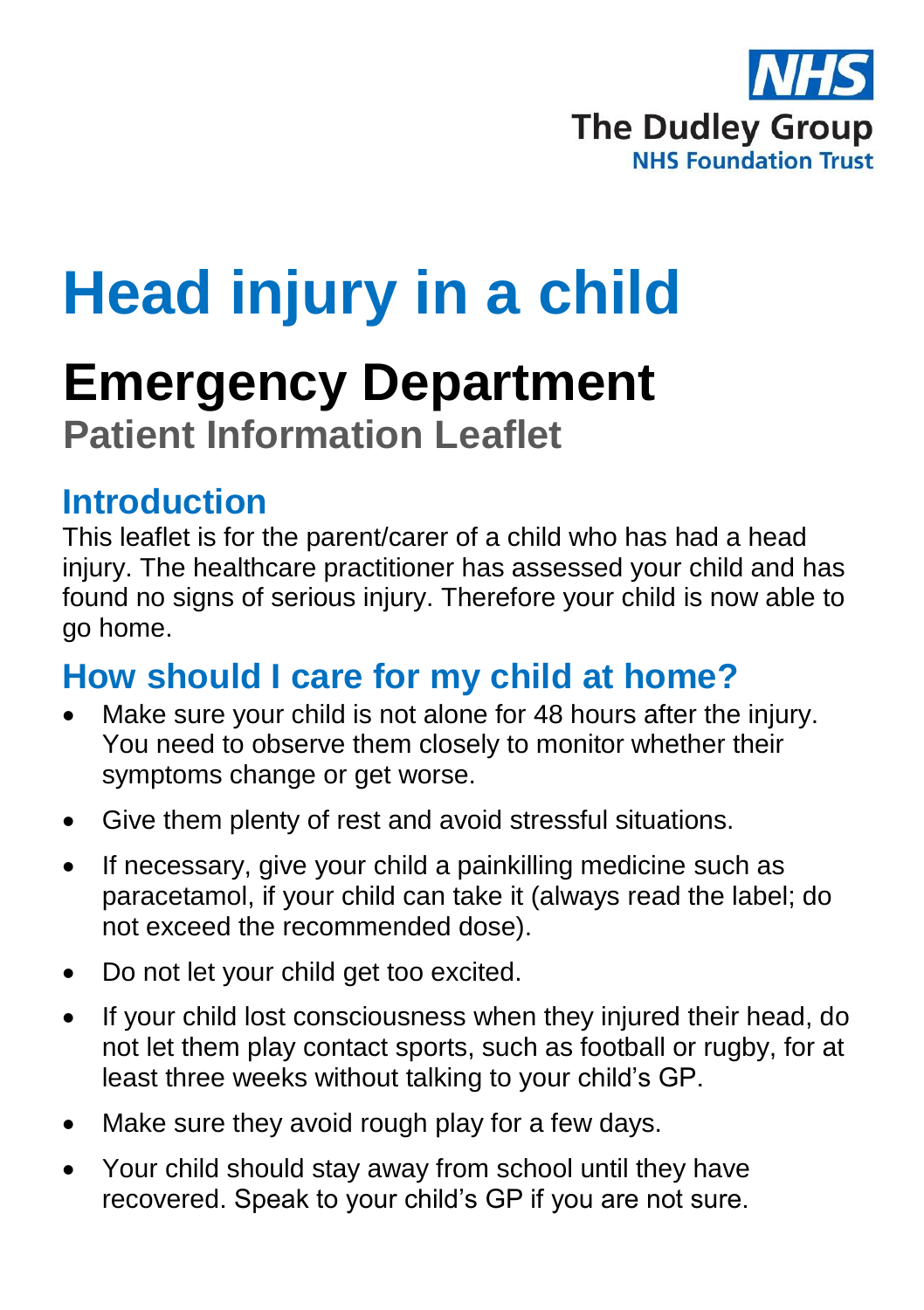## **What should I look out for at home?**

If your child gets any of the following symptoms, you should go to the **nearest Emergency Department (A&E)** without delay:

- unconsciousness, either briefly or for a longer period of time
- difficulty staying awake, or still being sleepy several hours after the injury
- clear fluid leaking from the nose or ears this could be cerebrospinal fluid which normally surrounds the brain
- bleeding from one or both ears and/or bruising behind one or both ears
- any sign of skull damage
- difficulty speaking, such as slurred speech and/or difficulty understanding what people say
- reading or writing problems
- balance problems or difficulty walking
- loss of power or sensation in part of the body, such as weakness or loss of feeling in an arm or leg
- vision problems, such as significantly blurred or double vision
- having a seizure or fit (when their body suddenly moves uncontrollably)
- memory loss, such as not being able to remember what happened before or after the injury
- a persistent headache
- vomiting (being sick) since the injury
- irritability or unusual behaviour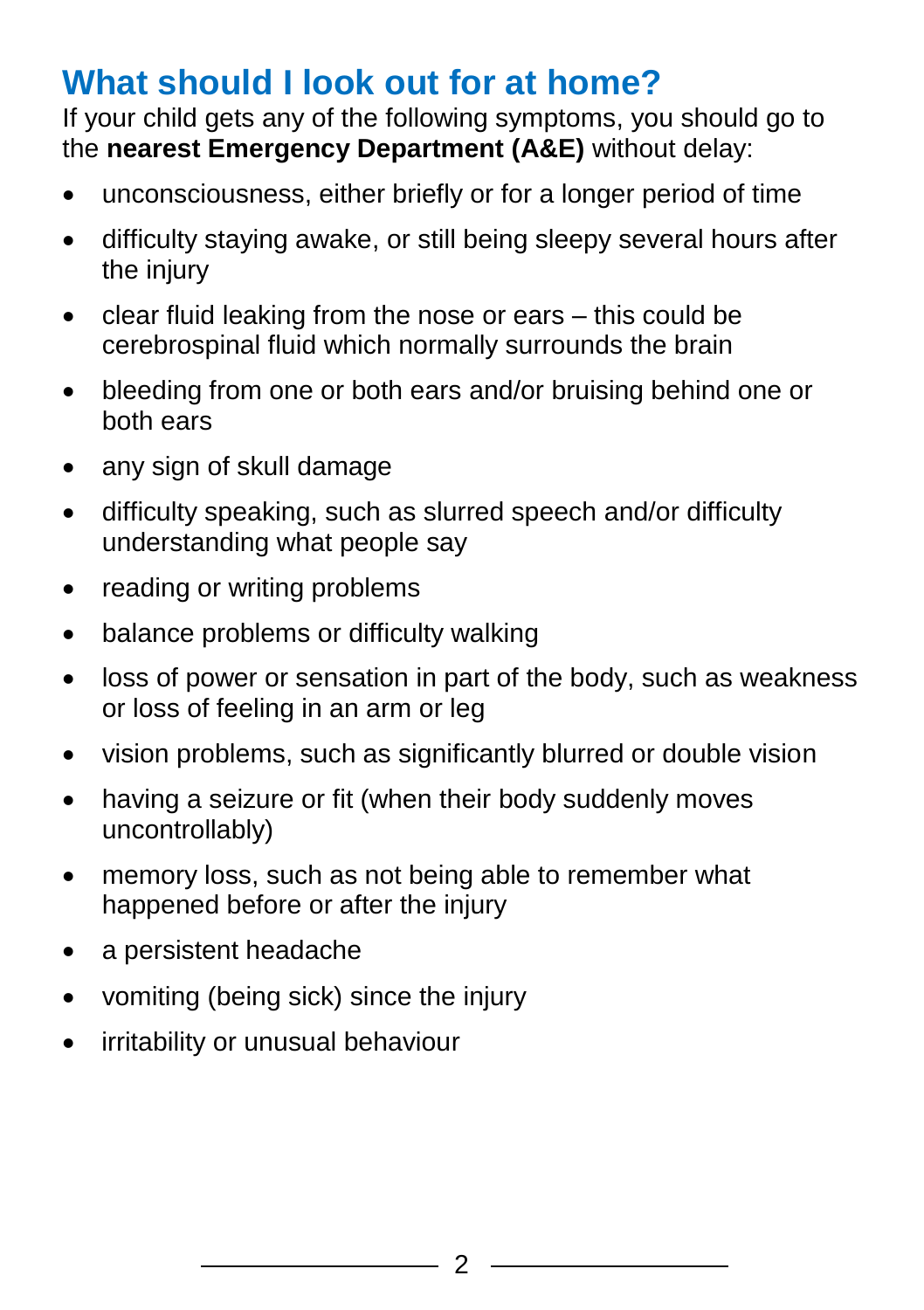## **Other symptoms that may occur**

Some children develop mild symptoms after a head injury that are not serious and usually go away within two weeks.

Minor head injuries often cause a bump or bruise. As long as your child is awake (conscious) and with no deep cuts, it is unlikely there will be any serious damage. Other symptoms of a minor head injury may include:

- a mild headache
- nausea (feeling sick)
- mild dizziness
- mild blurred vision

If these symptoms get much worse or if there are other, more serious symptoms, go straight to the **nearest Emergency Department (A&E) or call 999** to request an ambulance.

# **Preventing head injuries**

Although it can be difficult to predict or avoid a head injury, there are some steps you and your child can take to help reduce the risk of more serious injury.

#### **These include**:

- wearing a safety helmet when cycling
- reducing hazards in the home that may cause a fall
- 'childproofing' the home
- using the correct safety equipment for sport